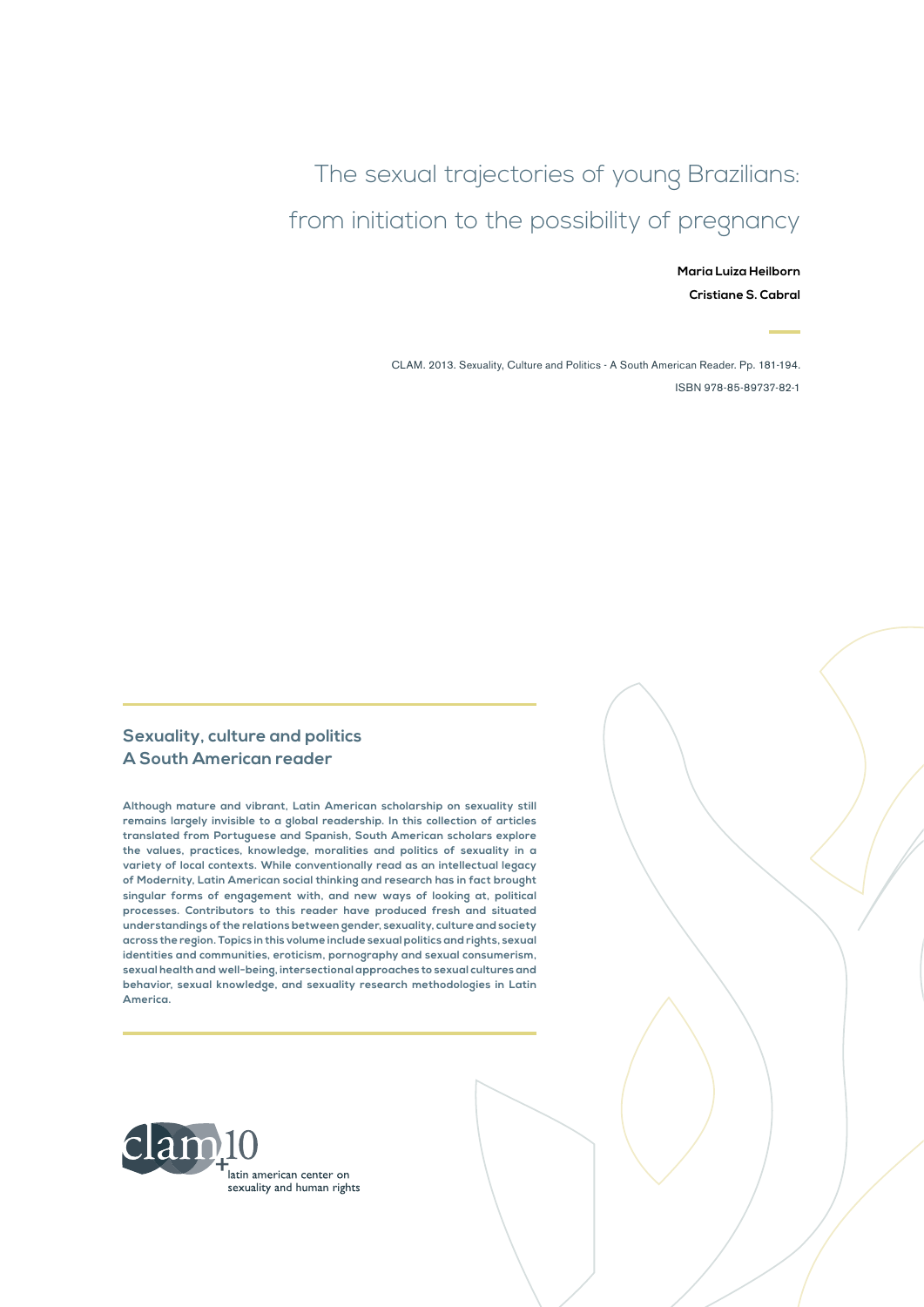# The sexual trajectories of young Brazilians: from initiation to the possibility of pregnancy\*

**Maria Luiza Heilborn\*\* Cristiane S. Cabral\*\*\***

#### **Introduction**

The life course can be described as a succession of changes in one's situation. Analysis of life trajectories brings forth changes and moments of stability. Actors are simultaneously active and passive in their biographies—that is, not everything that happens to them is by choice, nor the result of social coercion. In adolescence, one of the main transitions is the establishment of sexual activity with a partner. In Brazil, this occurs later and more gradually than what current stereotypes about young people's sexuality suppose (Benfam, 1997). Learning about sexuality is not limited to learning about one's genitals, nor to the first sexual relation. It is a process of experimentation that accelerates in adolescence and youth and is characterized by the strong influence of the peer group's sexual culture.

In Brazilian society gender relations within the realm of sexuality are strongly codified. Young people's sexual sociability follows a marked division between men and women's roles. A *steady relationship* (*namoro*) between youths is an exclusive relationship between two partners who call themselves *boyfriend* and *girlfriend* and which, in its traditional form, can remain chaste for a long time. The relationship has an official character within the family and the young peoples' circle of friends (Azevedo, 1981). In its traditional form, the *steady relationship* is a sort of choreography: the man establishes the relationship in order to later request favors to which the woman can only progressively agree to. Male insistence and the female resistance are expected behaviors. Over time, bodily contacts become more intimate and more varied insofar as it is necessary to retain the man's interest in order to continue the relationship. However, in the traditional version of the *steady relationship*, vaginal penetration remains forbidden so as to preserve virginity. To younger generations, the *steady relationship* still constitutes the expected framework for exclusive relationships between people who are in love and who are under a social network's supervision. Female testimony in qualitative research highlights the pressure

<sup>\*</sup> Translated from Portuguese by Thais Camargo. Originally published as: BRANDÃO, E. R. 2005. "Revelação da gravidez na adolescência em famílias de camadas médias: tensões e dilemas". In: HEILBORN, M. L. et alli. *Sexualidade, Família e Ethos Religioso*. Rio de Janeiro: Garamond. P. 111-134.

<sup>\*\*</sup> Associate Professor of the Institute of Social Medicine, State University of Rio de Janeiro.

<sup>\*\*\*</sup> PhD, researcher at the Latin American Center on Sexuality and Human Rights.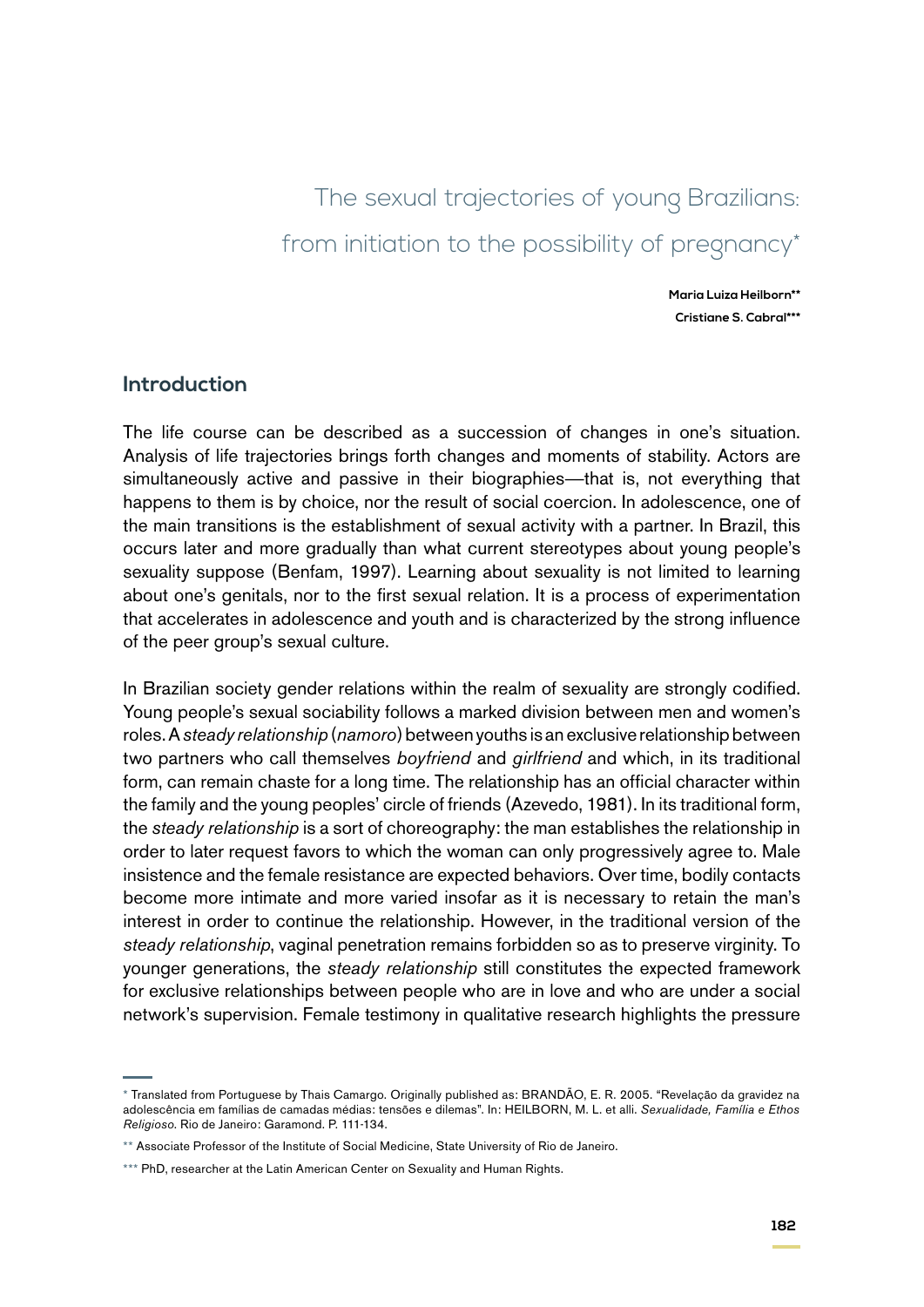exerted by men for the women to have sex. However, this scenario has changed over the past two decades. There has been a reduction in the age at which women engage in their first sexual relation, although women continue to manage the rhythm of sexual approximation (Bozon & Heilborn, 2001).

In the 1980s, a new mode of encounter called "*hooking up*" (*"ficar*") spread among young people. In this type of relationship, which is usually established in public places (at parties, nights out, in clubs and bars), attraction gives rise to immediate bodily contact (kisses, caresses, even sex), without this entailing commitment between the partners (Schuch, 1998). Generally speaking, there is no perspective for continuing the relationship. The models of *steady relationship* and *hooking up* thus imply opposite behaviors.

Brazilian sexual culture is marked by a strong system of binary gender categories male and female, masculinity and femininity, activity and passivity—that provides actors with a framework which they use to read behaviors. Because it is a strictly dichotomous system, men cannot allow themselves to behave in ways that lead to even the smallest doubt about their masculinity (Parker, 1991). In adolescence, it is common for young men to be expected to demonstrate their virility; for example. A few decades ago, it was traditional for fathers to take their sons, as soon as possible, to be sexually initiated by sex workers. Likewise, in this system women are taught to avoid male advances with a firm attitude if they wish to preserve their reputation as "honest" women. Young women are expected to display a type of conduct that appears passive and "naive" to their partners and which makes it difficult for them to discuss issues related to sexuality or contraception with a man.

Maternity is also a highly valued component of femininity in this system, which is expressed by the ideal of having one's first child at a very young age. In this setting of clearly designated attitudes and roles for each of the genders, sexual relations between men and women are experienced as a product of spontaneity: it is culturally unlikely that a first sexual relation will be discussed or prepared for beforehand. The traditional *steady relationship* dynamic continues to structure scripts regarding sexual relations, especially during adolescence. Men ask for sexual activity and women respond by giving in, refusing, or delaying. In accordance with cultural rules, it is therefore extremely easy for women to have an unprotected first sexual relation after "giving in" to their partners. Preparing for one's first relation would imply forethought and, therefore, an active posture, giving the impression that the women are "experienced", which leads to doubts about their morality. While social acceptance of female youth's sexuality is fragile, social acceptance for their use of contraception is even weaker.

The present article seeks to illuminate the contexts of the passage of young Brazilians towards the exercise of adult sexuality as members of a couple among through an examination of the first sexual experience. The present article seeks to illuminate the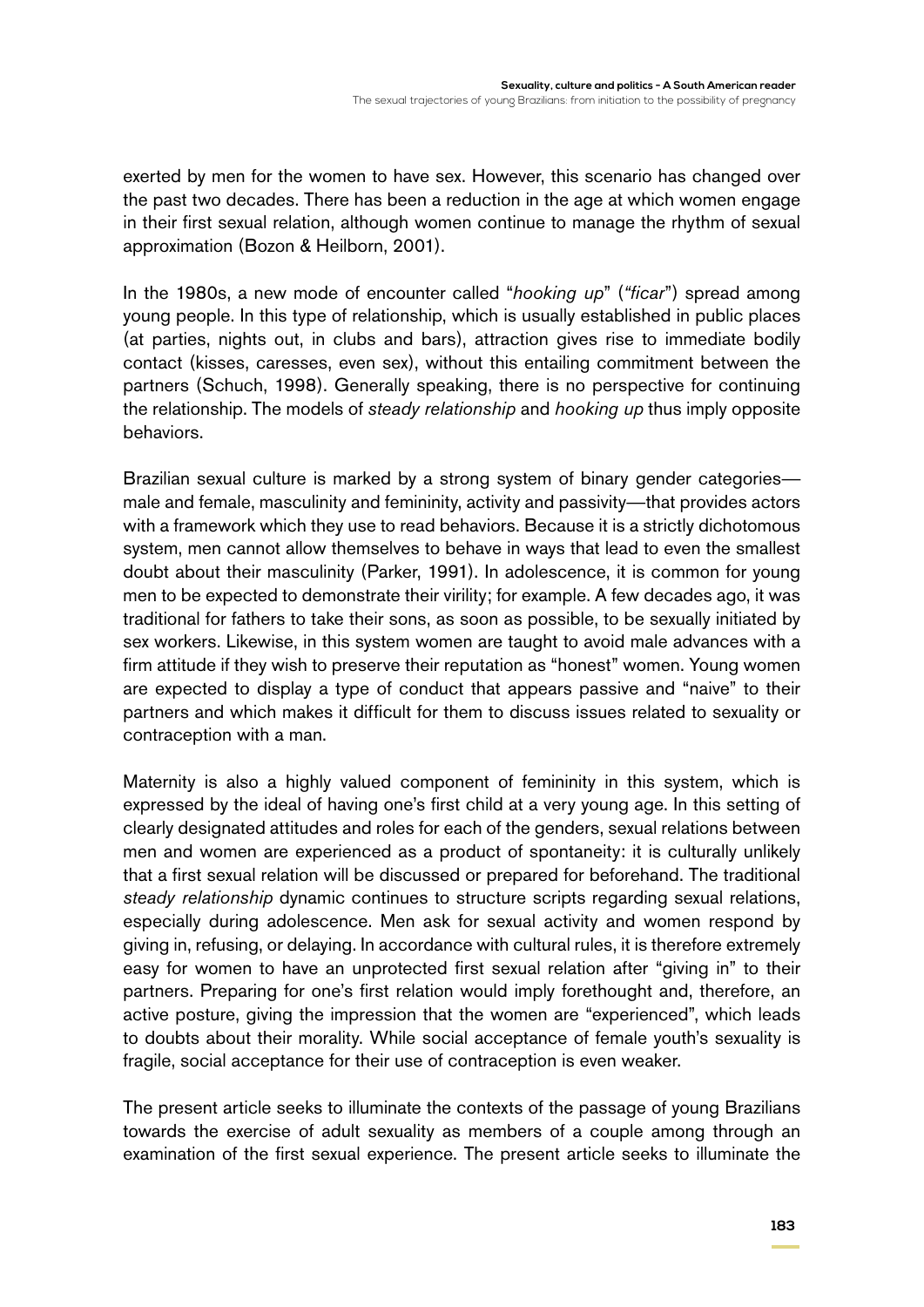contexts of the first sexual experience of young Brazilians with a partner. Our findings indicate a relative (un)preparedness among youths to become involved in sexual activity with their partners, and the lack of use of contraception/protection during their first sexual relation (Cf. Heilborn et al., 2006).

# **Methodological strategy**

The Gravad1 study does not address the Brazilian population as a whole, being limited to three large cities: Porto Alegre (RS), Rio de Janeiro (RJ) and Salvador (BA). These cities are located in very different regions (South, Southeast and Northeast). The investigation brought together two research projects, one based on semi-structured interviews (n=123, 41 in each city) and carried out in 1999–2000; the second based on a door-to-door survey concluded in 2002, which utilized a three-stage stratified random sampling of men and women between the ages of 18 and 24 years (n=4634).

Each city's census sectors (CS) were stratified and grouped into five strata, according to their inhabitants' socioeconomic indicators (average income of the head of the household and proportion of heads of households with twelve or more years of education). The sector samples were independently constructed in each stratum, with a random selection proportional to the number of youths aged 18 to 24 years. In each selected CS, a list of all permanent private households with inhabitants between 18 and 24 years was produced. Based on this list, 33 households were randomly selected with equiprobability and without replacement. In these households, a young person was randomly selected to be interviewed.

Data was collected through face-to-face interviews using a questionnaire that was structured and elaborated based on results obtained during the qualitative stage. The instrument used has the same set of questions for both sexes. These were formulated according to the interviewee's sex.

The questionnaire focused on certain events in the youths' affective-sexual trajectories: their first and last sexual relations, their first relationship that lasted three months or more (and which included sexual relations), their first union, first break up, first and last pregnancy, first and last child, first abortion (spontaneous and induced) and current partner. The choice of these questions follows the format of international instruments and allows us to compare findings (Laumann *et al*., 1994; Bozon, 1993).

The Gravad study differs from more traditional approaches regarding adolescent sexuality and pregnancy in three ways. First of all, it subordinates the issue of adolescent pregnancy to a broader analytical framework of learning about and experimenting with

<sup>1</sup> *Teenage Pregnancy: A Multicentric Study of Young People, Sexuality and Reproduction in Brazil*.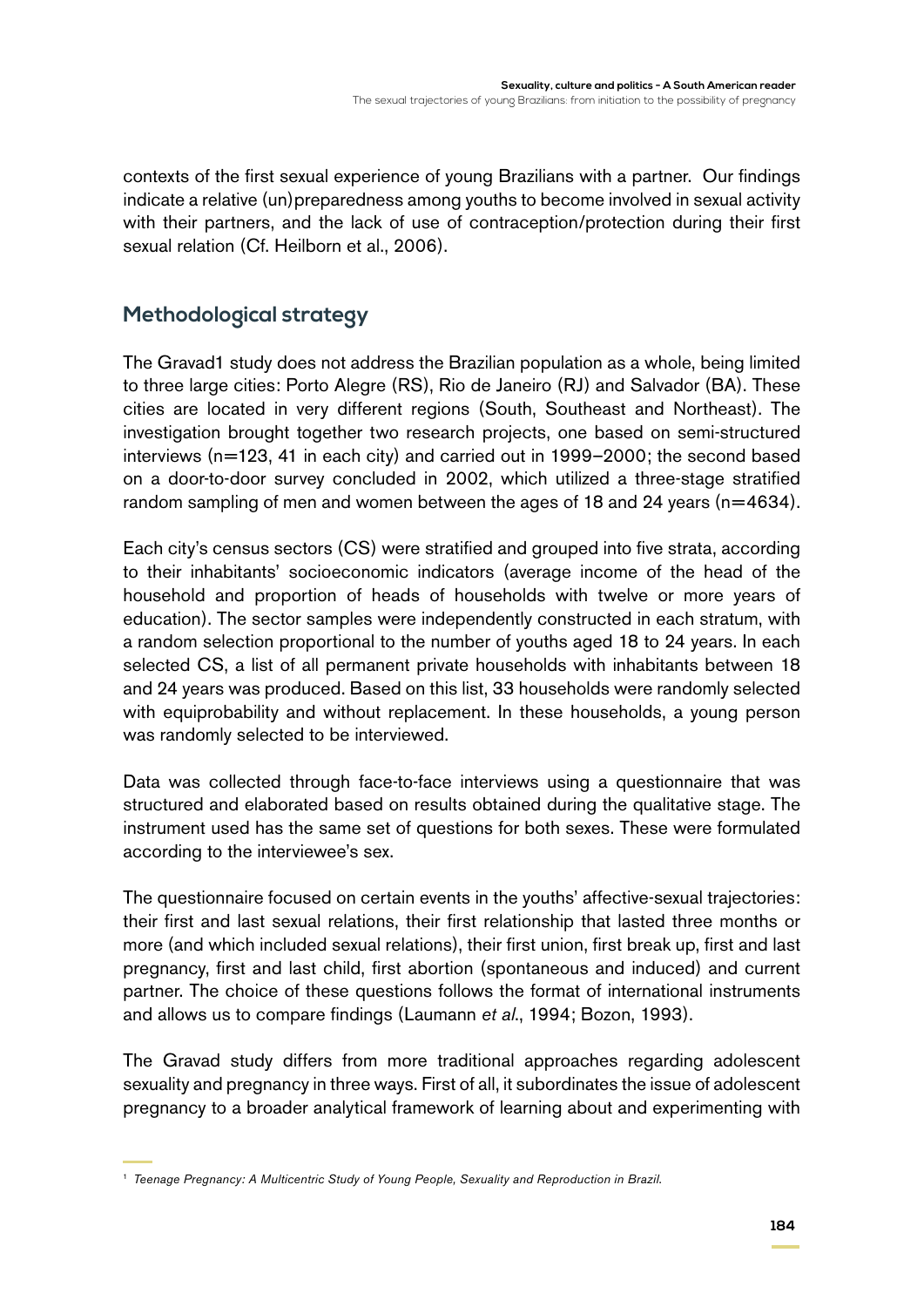sexuality with a partner. The adoption of the concept of *youth as process* and not *as age group* is central to the strategy of evaluating the outcomes of a pregnancy or parenthood taking place during adolescence. The second innovation concerns methodological decentering regarding the age range defined as pertaining to "adolescents". Insofar as the research's object is a social process (youth) and not a social group (adolescents or young people), choosing a specific target-population as research subjects was not necessary. Thus, interviewees are young people between the ages of 18 and 24; that is, belonging to a slightly higher age range than that defined as "adolescent" by the World Health Organization—between 10 and 19 years of age. This shifting of the research's focus toward an older population made it possible to have a more removed point of view regarding the processes under study. The third innovation was based on the sociological concept of adolescent sexuality and pregnancy, shifting away from traditional approaches that are especially prevalent in the field of public health. Our emphasis was on the *social processes* that are subjacent to events in the sphere of sexual and reproductive health.

# **Entering love life**

The route to exercising sexuality with a partner is a progressive process of physical and relational exploration, characterized by stages that may be longer or shorter depending on individual biographies. The process of sexual socialization is characterized by collective milestones that originate within the peer group, establish rules for behavior and attribute status to partners. This process is basically oriented by two forms of relationships: the *steady relationship* and *hooking up*.

The vast majority of young participants in the Gravad study had already experienced an affective, committed relationship of the *steady relationship* type. The experience of *hooking up* was present to different degrees among the sexes (90% among men and 76% among women). The first *steady relationship* takes place shortly before the age of 15 for both men and women, taking place slightly later on only among those who pursue secondary or university education. The time interval that separated the beginning of the first *steady relationship* and the first sexual relation (which usually takes place with someone other than the first *boyfriend*) shows the different associations that men and women establish between the sexual and the relational from adolescence on. A good example of this gender differential is the fact that 13% of men had sex without ever having had a *steady relationship* or before having one. The same thing only occurs among 2% of the women. A greater proportion of women had experiences of *steady relationship* before they had sex, however (16%). Only 6% of the men fit into this category. Between the first *steady relationship* and the first sexual relation, men and women adopt different conducts. 38% of women had their sexual initiation at least four years after their first *steady relationship*: this was true with only 23% of the men. The temporal delay between entering an active love life and entering sexual activity is more characteristic of women who come from poorer segments of the population and are engaged in a process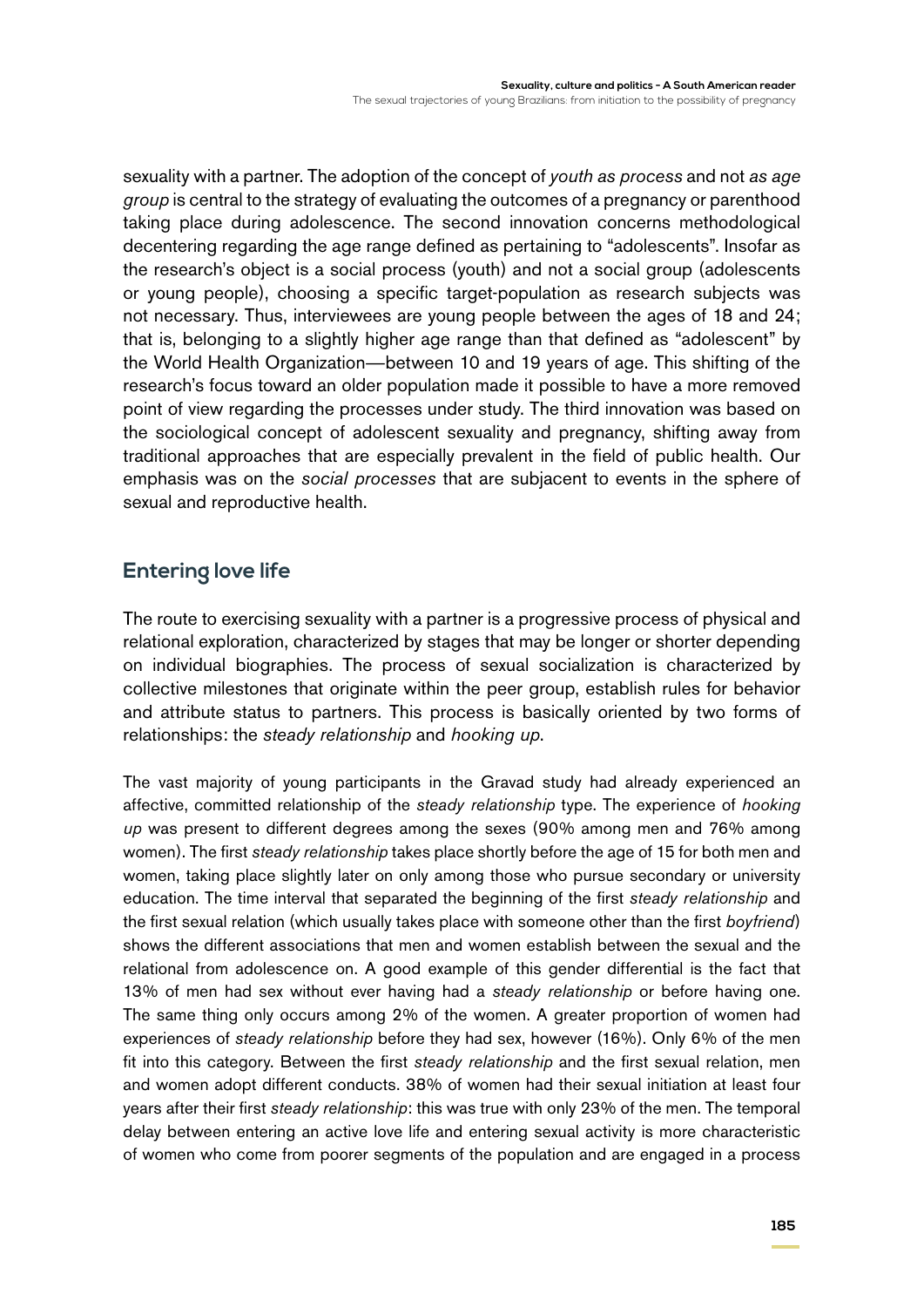of upward educational mobility.<sup>2</sup> This characteristic is absent among men with a similar social trajectory. The practice of old-fashioned chaste and prolonged *steady relationships* (Azevedo, 1981) clearly differentiates those women engaging in trajectories of educational ascension from those who went no further than basic education. Women with lower educational levels tend to engage in sexual activity as soon as they begin a *steady relationship*. On the other hand, women from more privileged segments of the population who attended secondary schools or universities show a certain tendency to delay their entrance into sex activity, but to a lesser degree. These findings highlight the way in which sexual experience is linked to social conditions and gender expectations (Heilborn, 1999).

### **"The first time": an unequal experience**

The first sexual relation is commonly described using easily objectifiable indicators such as the age at which a individual has their first sexual relation (Bozon, 1993). We can observe important modulations in the female calendar regarding entering into sexual relations according to several individual and social variables. This does not occur among young men. We therefore propose the hypothesis that the entrance into adult sexual life is not the same event for men and women.

Data from the Gravad study reveals that male initiation continues to occur at least two years earlier than female initiaiton (16.2 versus 17.9 years), in accordance with results from the 1996 DHS project in Brazil (Benfam, 1997). The literature indicates that this double standard is common in Latin America and in parts of Southeast Asia (Thailand). In Europe, it is characteristic of countries with a Latin or Mediterranean culture such as Italy, Greece and Portugal. In Nordic countries (such as Denmark), women tend to experience sexual initiation earlier than men (Bozon, 2003).

We observed great homogeneity with regards to men's median age of first sexual relation (16.2 years). These first experiences are strongly concentrated between 15 and 17 years, with the first quartile at 14.9 years. Only 20% of males are sexually initiated after 17. The most notable fact is that there are no differences according to region, social group membership, or factors such as color or race. Actors' individual trajectories reveal certain factors which contribute to diversity, however. Male sexual initiation takes place slightly later among those individuals with a higher educational level (going from 15.8 among men with lower educational levels to 16.7 years among those with higher educational levels). Young men who entered the job market earlier or who had a *steady relationship* before the age of 13 tended to also experience earlier sexual initiation (at the median age of 15 years). Faster access to sexuality expresses a general trend of precociousness in the individual's trajectory, signifying a shorter transition into adult life (Galland, 1995).

<sup>2</sup> *Upward educational mobility* refers to those youths who attain educational levels superior to those of their mothers. It is worth clarifying that educational level is an important indicator of social mobility in Brazil.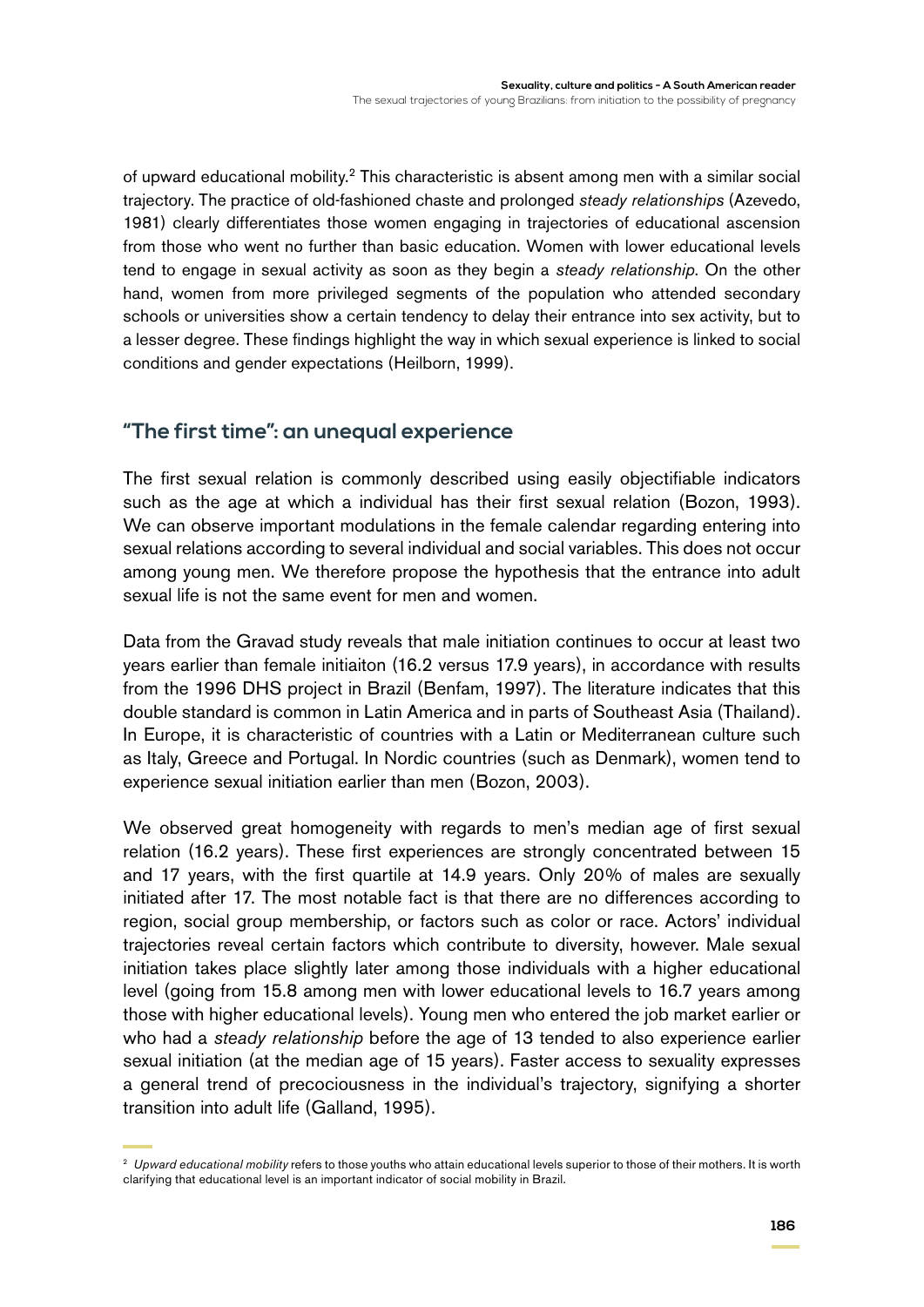Women show a wider range of behaviors due to their origins and biographical characteristics. The mother's educational level and the family's level of income, which designate the families' social positions, both impact on the age of female sexual initiation. Women from poorer groups initiate their sex lives earlier. There has also been a reduction in the differences between social groups in comparison with older generations (Benfam, 1997). Color and race do not create significant differences on age of sexual initiation, a fact which counters certain stereotypes about certain ethnic groups in Brazilian society.

The influence of gender is quite marked in terms of the sexes' initiation into sexual activities. There are other significant differences in the definition of the first sexual relation, however, such as the partners' asymmetrical experiences with sex. The first sexual relation is usually experienced with a person who has already been sexually initiated (Bozon & Kontula, 1996). In 83% of the cases, women chose experienced partners for their first relation, as did 57% of the men. The age difference between partners at the first relation also reflects different experiences between men and women. Few women (2%) have their first sexual relation with a younger partner, a trend observed among 10% of the men. The majority of men have their initiation with a woman of the same age (50%) or with a partner at least 5 years older (15%). Women, who have their initiations later than men, have their first sexual relation with partners who are much older than them (the median is three years) and over one third of women's first partners (38%) are at least five years older. This inequality of experiences certainly has consequences with regards to the use of protection at this moment in peoples' sexual biographies.

Partners can also be characterized according to their status in the relationship. While 80% of women have their first experience with a *boyfriend* and 4% with their husbands, only 45% of men have their first experience with a *girlfriend*. Half of men but only 9% of women have their sexual initiation with an occasional partner during a *hook up*; 5% of men have their initiations with prostitutes. With regards to partners, we can affirm that there is a larger variety among male trajectories of sexual initiation, which contrasts greatly with the homogeneity of the female initiation experience—the latter takes place almost systematically with older, more experienced *boyfriends*.

The Gravad study's results enable us to construct a typology of ages for entry into sexual life: early, intermediary and late. However, these ages are not the same for men and women. Among men, the early group has their initiation around the age of 14 or less. This represents one quarter of men interviewed. The intermediary group had their sexual initiation between 15 and 16 years of age and this group corresponds to fifty percent of the male sample. The late group had their first sexual relation at 17 years of age or later. Among women, on the other hand, the early group started at 15 years or less and represents 28% of the women interviewed. The intermediary group started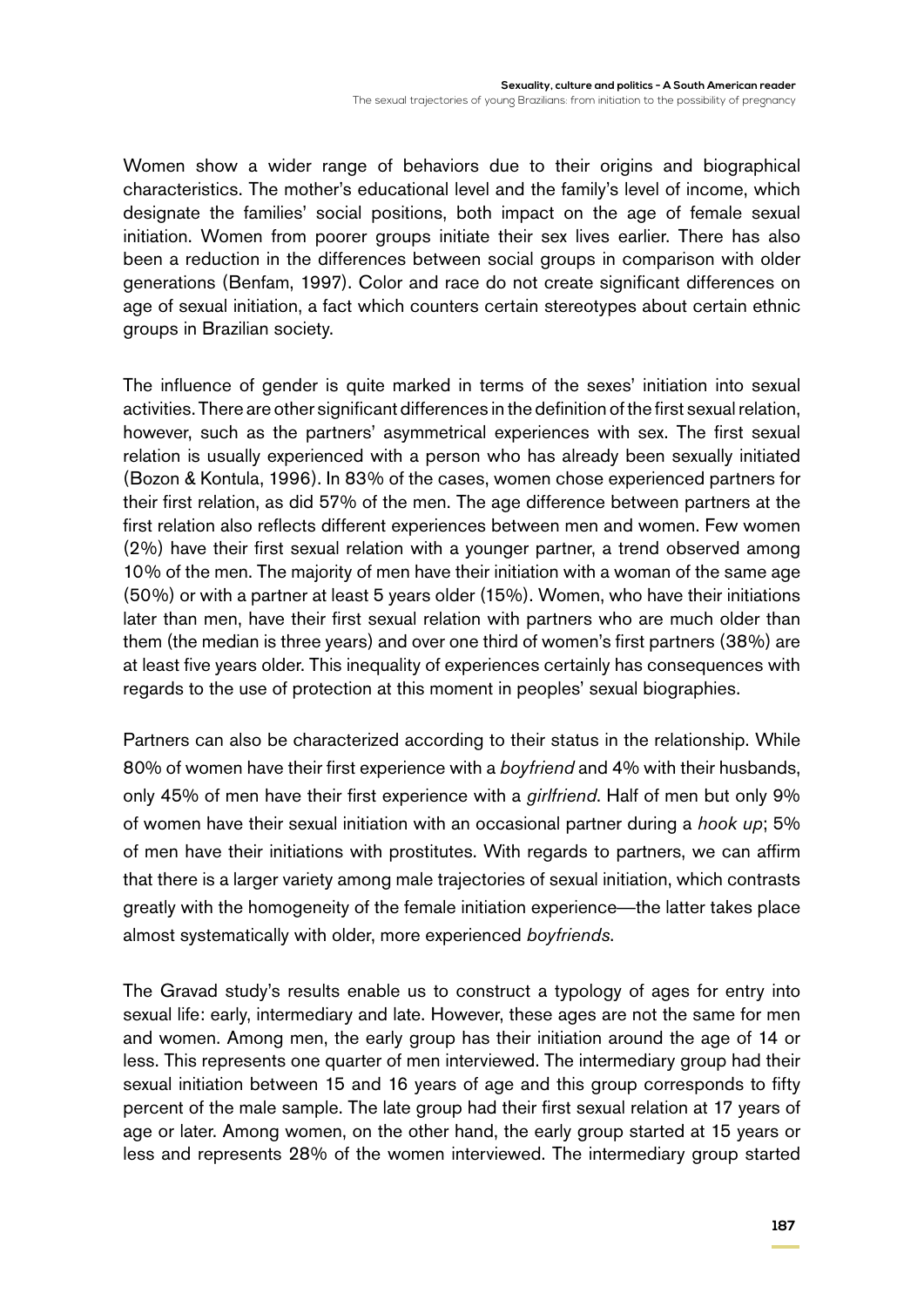between 16 and 17 years of age and represents 36% of the women. Finally, the late group had their initiation at 18 years of age or later and represents 36% of the female sample.

The typology proposed above highlights the contrasts apparent in trajectories of sexual initiation. Men and women with late initiations tend to have first partners with similar ages. Only 13% of the women who began their sex life before or at 15 years of age had a first partner of the same age. This proportion rises to 31% among women with late initiations. Half of men who had late initiations choose partners of the same age.

## **The rhythm and experience of relationship sexualization**

The process of finding partners is also marked by significant gender differences. To men, the median duration of acquaintance prior to having sex with their first partner is only one month: 17% state they had sex the very day in which they met their first partner and 15% in the first week. Only 24% stated they knew the partner for more than four months prior to their first relation. Among women, on the other hand, the median duration for having known the first sexual partner before engaging in sexual relations was 6 months, with 57% of women stating that they had known him for more than four months. These differences between men and women do not depend on other social factors and match up with differences present in declarations regarding their partner's status (*boyfriend* or *hook up*).

The time elapsed between meeting the partner and having sex depends on actors' interpretation of the relationship. Only 9% of the men who had their first relation with a *girlfriend* moved on to having sex in the first week in which they met their partner (a proportion that is close to that generally declared by women). Rapid development of sexual relations is found among 52% of those who initiated their sex lives with an occasional partner, however.

Men and women clearly diverge in the implicit presentations of the roles they played in meeting their partners. From these stories, we can deduce that sexual relations are rarely events that can be planned. Regardless of social group or age at the time of the first sexual relation, more than half of men (57%) adopt the position most in line with common ideologies of masculinity in stating that they wanted the sexual relation to take place right away. Only 20% of the women (who were, on average, 18 years old at the time of the relation) adopt such an affirmative position, however. Women's attitudes are characterized by waiting and by passivity. Their most prevalent responses regarding initiating sexual relations were that "they did not think too much about it" (52%—also claimed by 30% of men) or that "they expected their first relation to happen later" (26%). This type of position, in which it is up to men to play an active role while women "should not think too much" about sexuality may lead to a "spontaneous" representation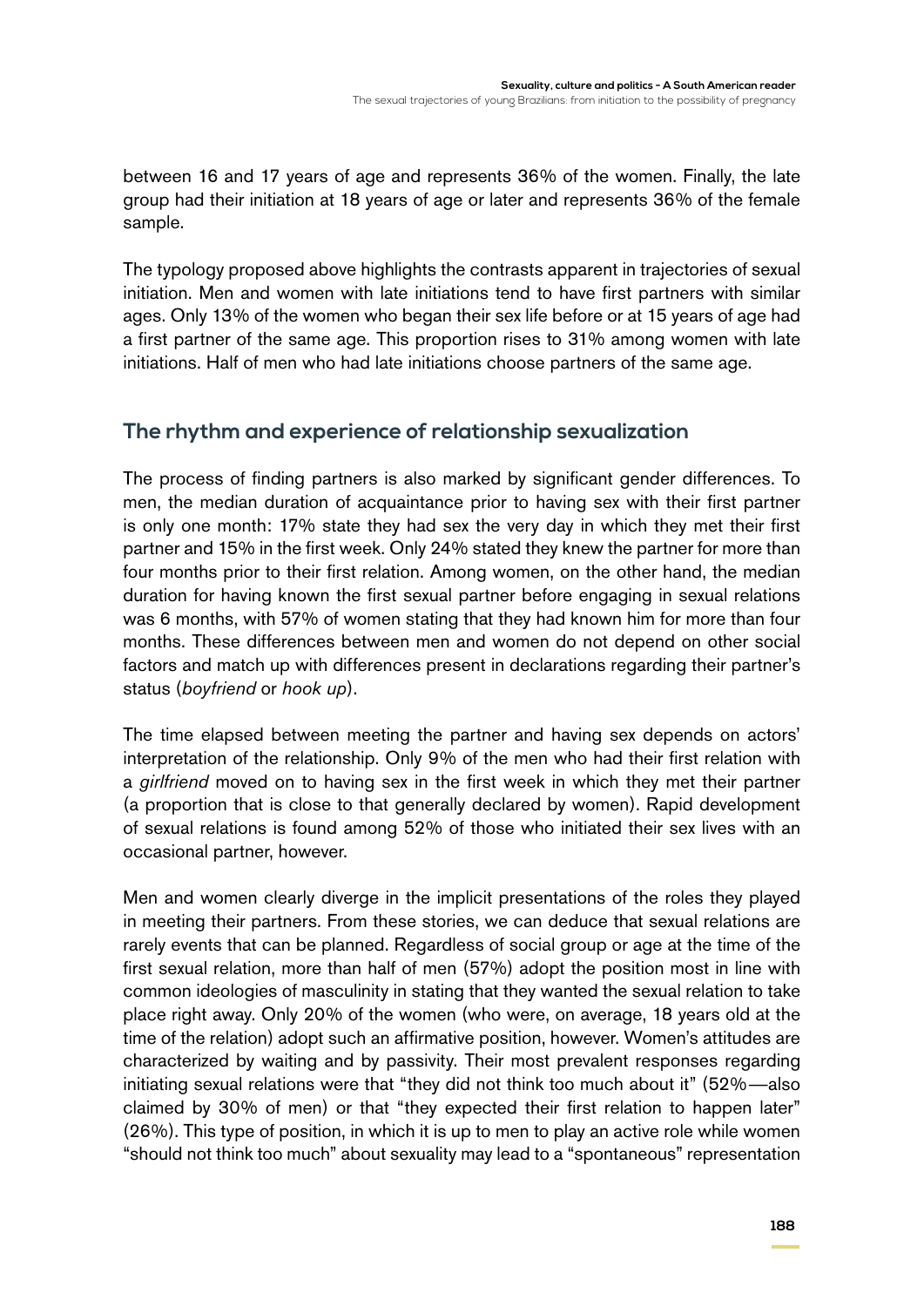of the sexual relation, which is cast as having been produced without either partner having truly thought about it.

The first sexual relation is an event that must be shared and made public in some way, especially to the peers. Only 17% of women and 12% of men state that they never talked about it with anyone. Both men and women first tell their friends, which accounts for half of responses regarding whom they first talked to about their experiences. Young women then choose to tell female family members, especially their mothers (16%), but never their fathers. Men, logically, announce the fact to their male family members (14%), which is in line with the division of gender that organizes sociability in Brazilian society. Confidences regarding the first time and discussions about sexuality in general thus do not cross sex boundaries, especially among women.

In short, for men, the first relation means the acquisition of an impatiently awaited attribute of virility (Heilborn, 1998); for women, it means one of the first stages of the passage to conjugality. The event is rarely experiences within a context of equality between the partners.

# **Contraception and protection during the "first time"**

The framework of sexual initiation, in which very different situations prevail for men and women, produces consequences in terms of how contraception can be discussed and practiced by couples. In Brazil a heated debate concerning the number of pregnancies taking place in the age group referred to as *adolescent* has led to discussions regarding contraception and safe sex being placed at the center of health public policies for youth. Unexpected pregnancies are frequently associated with lack of use of contraception. This can occur due to a lack of knowledge or access. Being informed about contraceptive methods is not enough to guarantee their adequate use, a situation that is not limited to Brazil alone (Bajos & Ferrand, 2002).

The Gravad questionnaire asked questions that would contribute to discussions regarding the degree of youths' preparedness during their first sexual relation. We asked whether or not conversations took place with the partner before the first sexual relation. We also asked informants about their knowledge of ways to avoid pregnancy, aside from the traditional questions regarding type of protection or contraceptive methods used. Our findings reveal differentiated levels of protection among youth according to biographical and social characteristics.

Equivalent proportions of men and women (70%) state that they used some form of contraception or protection during their first relation. Condoms were the method used by the majority. Use of and access to contraceptive methods depended directly upon the organization of available health services in the cities where the youths live. Differences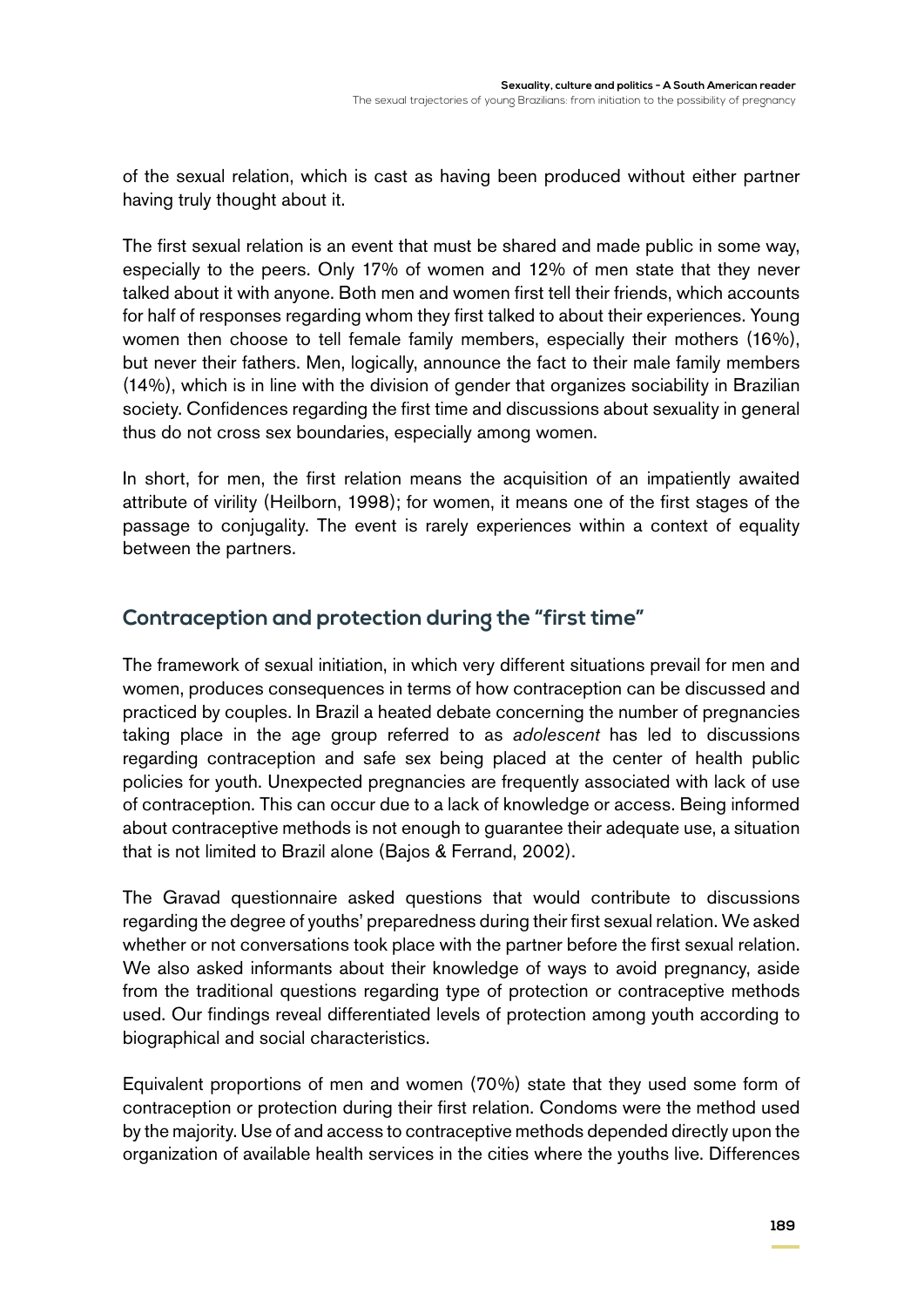thus appear among the three cities where our research took place, confirming results from earlier studies (Benfam, 1997). Protection among women is higher in Porto Alegre (80%) than in Salvador (63%), for example. Young women from Rio de Janeiro were at an intermediary position, with 71% using some form of protection during their first sexual relation. There are also clear differences between levels of protection according to distinct social environments. 60% of the men and women whose mothers did not attend school (or whose families have a very low income) used protection in comparison with more than 80% among those youths whose mothers attended university (or whose families have a high income level). These results corroborate the general trend we found regarding individual levels of instruction: the degree of protection during the first sexual relation varies from 54% among women with lower educational levels (incomplete basic education) to 84% among those who attended university.

Whether the first sexual relation took place with a *boyfriend* or (*girlfriend*) or with an occasional partner had no effect on the levels of protection. However, contraceptive use varies according to the age at which the first relation took place, with 52% of the women who had an early initiation using protection as compared to 80% of those women who had a late initiation. The same pattern was observed among men.

The proportions of interviewees who talked to their partners about how to prevent pregnancy before the first relation also varied according to sex, with 41% of men and 62% of women discussing protection with their partners prior to their first sexual relation. This gender difference was found in all three cities, leading us to affirm that men show a certain reticence or a lesser interest than women in talking to their partners about the consequences of the sexual act. This seems to be part of the construction of masculinity itself. There also seems to be a greater female capacity to engage in such conversations, which may be an ability connected to the relational construction of female identity (Heilborn, 1998).

Individuals' early or late entry into loving relationships (their age at the time of their first *steady relationship*) or sex (their age at the time of their first sexual relation) is an important factor in the level of communication between partners for both men and women. The level of conversation between partners increases the longer sexual initiation is delayed. The partner's relational status also plays a crucial role in communication (or lack thereof) regarding contraception: 61% of men and nearly the same proportion of women say they talked to their partner when this person was a *boyfriend* (or *girlfriend*). Meanwhile, only 26% of men and 43% of women claimed they discussed protection with occasional partners.

Talking about contraception and taking effective precautions at the time of the first relation are two relatively independent things. Protection is used during the first sexual relation in around 70% of cases. With regards to these cases, the overwhelming majority of interviewees stated that they had talked about contraception and had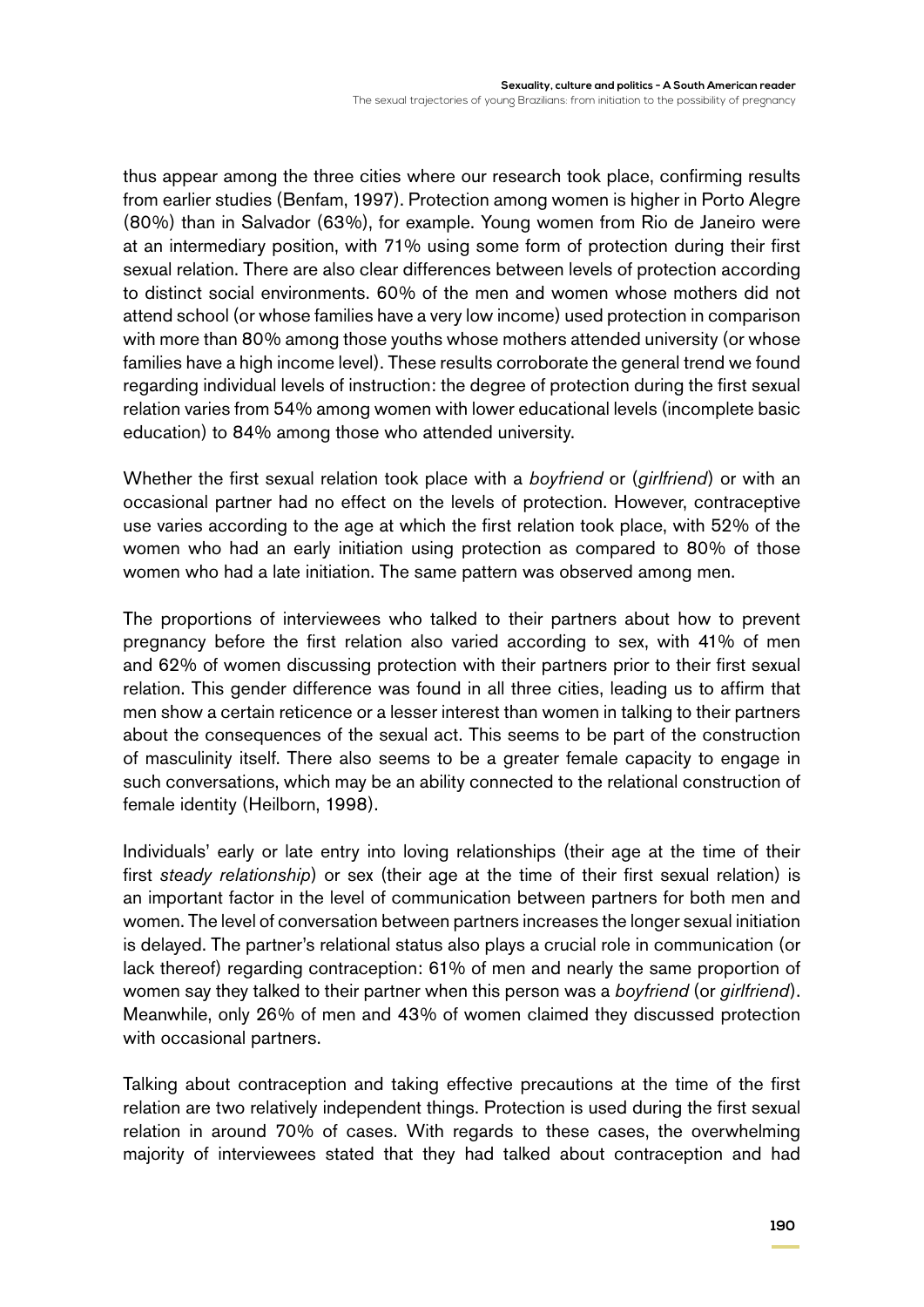used it with their partners during their sexual initiation. This applies both to men and women (85% *versus* 83%). However, not having talked about contraception does not necessarily imply a lack of protection during the first time: 56% of men and 47% of women who had not talked to their partners used contraception during their first sexual relation. The gender difference here leads us to assume that "talking before doing" is less necessary for men than for women. On the one hand, this difference could be based on male expectations that women take the necessary measures for protection; on the other, a certain male predisposition for condom use without previous negotiation may also be at play. That interpretive possibility is supported by the fact that AIDS prevention campaigns have been relatively successful in Brazil, especially among young people. This conduct is not maintained in subsequent sexual relations, however. Qualitative studies have shown that as soon as the relationship gains a relative degree of stability (referred to by youths as "trust"), condoms are abandoned without another contraceptive method necessarily being adopted (Monteiro, 2002).

The lack of contraceptive use in the first relation (31%) is largely justified by the argument that the partners "*didn't even think of it*" (70% of the non-protected women said this and 74% of men). This is similar to what these people stated with regard to their expectations regarding their first sexual relation, namely, that they "*didn't think about it much*". Both justifications are characterized by a "spontaneous" tone, which strikes these informants as "adequate" when talking about sexuality. This cultural feature is not exclusive to the sphere of sexuality, but is also present in other parts of social life, such as the lack of detailed planning of leisure activities. The spontaneous representation of sexuality is linked to the gender system, which assigns very specific (traditional) roles to each of the sexes. It is a socially imagined representation in which women "should not think", nor plan, for sexual relations and, consequently, for contraception. Men, on the other hand, value dialog concerning sexuality less than women, seeking to have sexual relations as soon as possible (Bozon, Heilborn, 2001). In a context in which female sexual initiation takes place earlier, such a system of relations may lead to a greater number of pregnancies that are unplanned, but not unacknowledged (Bajos & Ferrand, 2002).

# **The reproductive experience during "adolescence"**

From the point of view of common sense, adolescent pregnancy is regarded as a social problem in Brazil. It is not a new phenomenon in Brazilian society, although in the past few years there has been a small increase in the number of pregnancies among women up to 20 years old. The magnitude of the social mobilization around this socalled problem is related to changes in social conceptions of age and gender that have generated expectations regarding "proper" youth trajectories: namely, that youths attain higher educational levels and delay reproduction. The phenomenon is in part a result of the rapid Brazilian demographic transition (Berquó, 1998). Earlier pregancy is not equally present in all social strata, but is concentrated among women with lower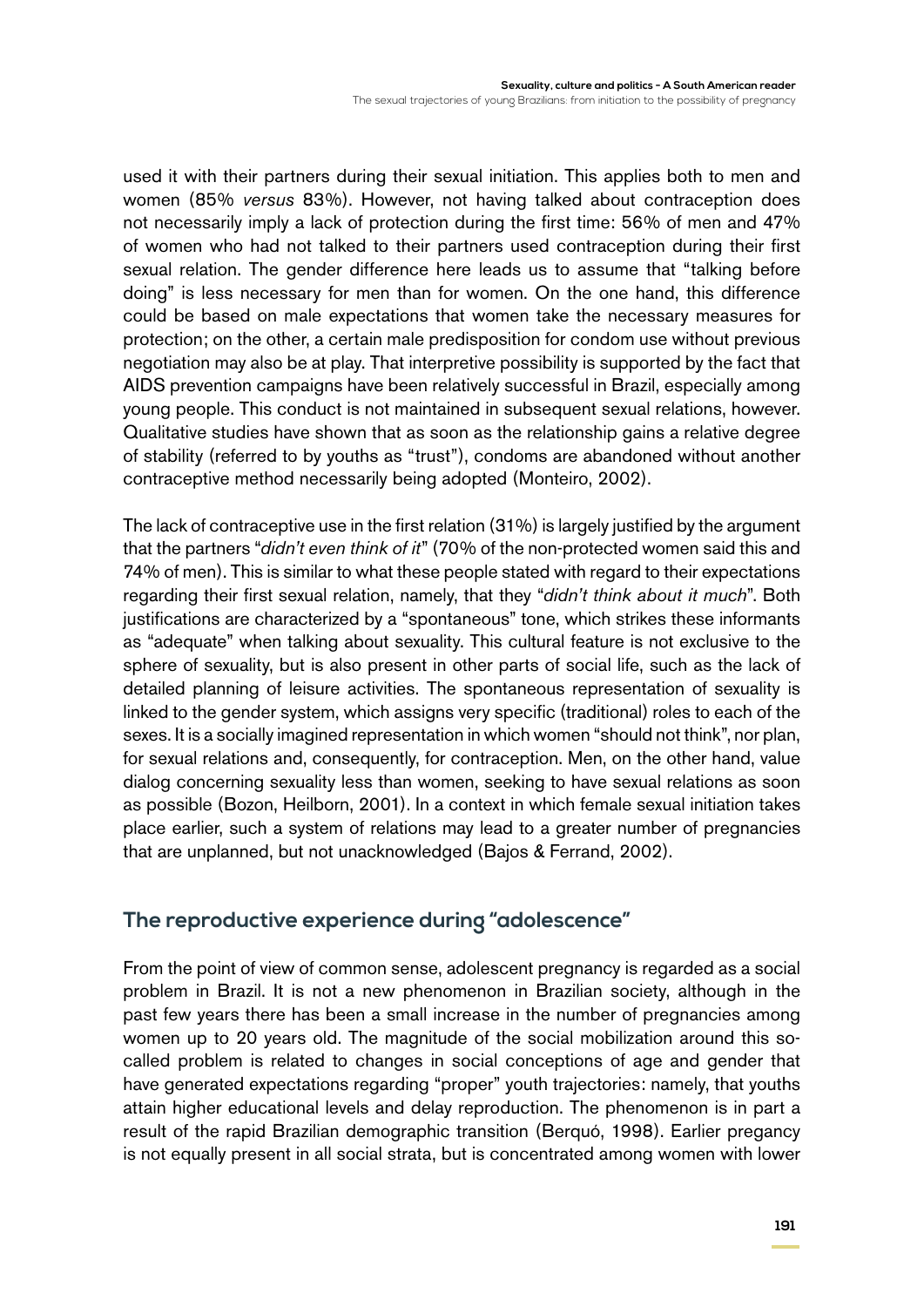educational levels who come from families with low levels of cultural and financial capital. Becoming a mother is a social achievement many young women aspire to (Costa, 2002; Leal & Fachel, 1999). However, in contrast with the common sense expectation that adolescent pregnancy is a problem caused by poverty, we find that it is also present among higher social segments that have access to information, contraceptive methods and even safe (though illegal) abortions.

The profiles that emerge from the Gravad study show that 21.4% of men and 29.5% of women over 20 claimed to have had their first experience with pregnancy before that age. If we adopt 18 (the Brazilian age of majority) as a cut-off point, however, we find that these proportions are much lower: 8.9% among men and 16.6% among women. Pregnancy before age 15 is uncommon: 0.6% among young men and 1.6% among young women (Aquino et al., 2003). These pregnancies generally took place within established affective relationships. The percentage of interviewees whose first episode of pregnancy before the age of 20 took place with an occasional partner was small. These results demystify the idea often disseminated by popular media that adolescent pregnancy is due to sexual permissiveness among Brazilian youth.

## **Final considerations**

Sexual initiation is a transition in the life course that is experienced differently by men and women. For men, it corresponds to a cultural imperative to prove their virility as soon as possible. The partner need not be someone with whom the young man has an affective relationship. Male sexual initiation thus is a social obligation that takes on the quality of "technical" learning for the actors and does not imply a commitment by men to their partners (Heilborn, 1998). To women, on the other hand, sexual initiation is integrated into a slower process which involves constructing the woman's first stable (or conjugal) relationship. The main proof of femininity during adolescence is a young woman's capacity to establish a stable relationship with a member of the opposite sex. The chosen partner's attributes are very important. In comparison with preceding generations, women's sexual initiation may now take place earlier within a *steady relationship*. Women's relational perspective thus continues to be clearly different from the individualist perspective that is dominant among men (Duarte, 1986; Heilborn, 2004).

Permanence and change are contingencies of social life. The sexual trajectories of young Brazilians, here exemplified by the inhabitants of three cities with distinct cultural and social profiles in a very heterogeneous country of continental dimensions, highlight the intricate relationship between gender and sexuality. The picture presented above points to changes concerning female virginity, but also reveals the persistence of a traditional categorization of female gender, which is expressed in the expectation that women should construct a conjugal bond. If new forms of amorous interaction between young people appear on the scene, such as *hooking up*, this does not represent a profound change in the gender relations system that organizes the exercise of sexuality in Brazil.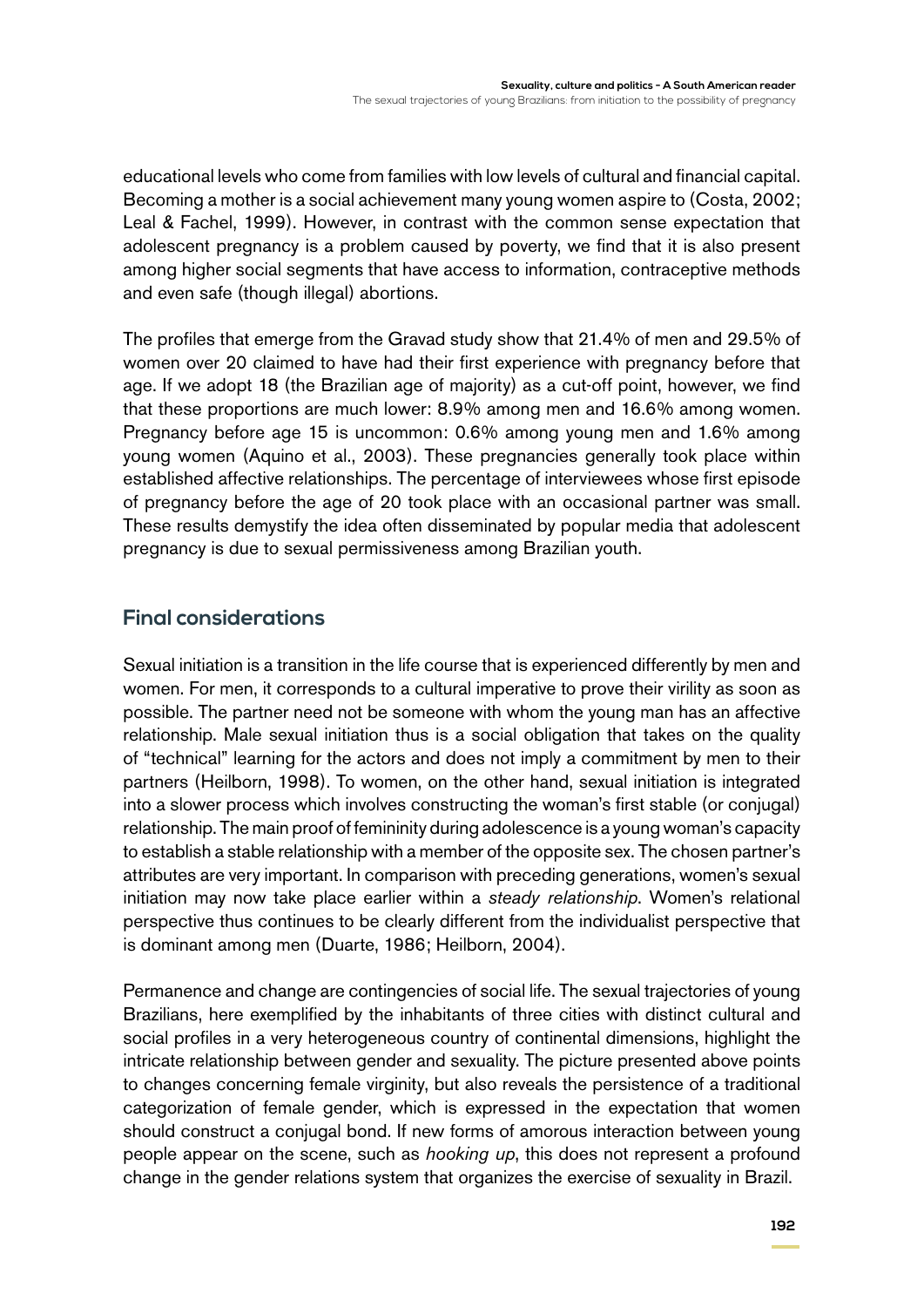### **References**

Aquino, E. et al. 2003. "Adolescência e reprodução no Brasil: a heterogeneidade dos perfis sociais". *Cadernos de Saúde Pública*, vol.19, p. S377-S388.

AZEVEDO, T. 1981. "Namoro à antiga: tradição e mudança". In: VELHO, G. & S. FIGUEIRA, (Eds.). *Família, psicologia e sociedade*. Rio de Janeiro: Campus, p.219-76.

BAJOS, N. & M. FERRAND. 2002. *De la contraception à l´avortement: sociologie des grossesses non prévues*. Paris: INSERM.

BENFAM. 1997. *Brasil: Pesquisa Nacional sobre Demografia e Saúde 1996.* Rio de Janeiro: Sociedade Civil Bem-Estar Familiar no Brasil (BENFAM)/MACRO.

BERQUÓ, E. 1998. "Quando, como e com quem se casam os jovens brasileiros". In: *Jovens acontecendo na trilha das políticas públicas.* Brasília: Comissão Nacional da População e do Desenvolvimento. V. 1, p. 93-107.

BOZON, M. 1993. "L'entrée dans la sexualité adulte. Le premier rapport et ses suites", *Population*, n<sup>o</sup> 5, p.1.317-52.

\_\_\_\_\_\_ 2003. "A quel âge les femmes et les hommes commencent-ils leur vie sexuelle? – comparaisons et évolutions réecentes". Populations et Societés, n°391, jun.

BOZON, M. & O. KONTULA. 1996. "Sexual initiation and gender in Europe. A cross-cultural analysis of secular trends". In: Bajos, N., M HUBERT, T. SANDFORT (Eds.). *Aids and Sexual Behaviour in Europe*. London: Taylor and Francis.

BOZON, M. & HEILBORN, M. L. 2001. "As carícias e as palavras. Iniciação sexual no Rio de Janeiro e em Paris". Novos Estudos CEBRAP, nº59, mar. São Paulo: CEBRAP, p.111-35.

BOZON, M., H. LERIDON, B. RIANDEY. 1993. "Les comportements sexuels en France: d´um rapport à outre", *Population et Sociétés*, n. 276, fev.

COSTA, T. J. N. M. 2002. "A maternidade em menores de 15 anos em Juiz de Fora (mg): uma abordagem socioantropológica". *Praia Vermelha*. *Estudos de Política e Teoria Social*, no 7, segundo semestre. Rio de Janeiro: Programa de Pós-Graduação em Serviço Social, Universidade Federal do Rio de Janeiro, p.154-83.

DUARTE, L. F. D. 1986. *Da vida nervosa nas classes trabalhadoras urbanas.* Rio de Janeiro: Jorge Zahar.

GALLAND, O. 1995. "Une entrée de plus en plus tardive dans la vie adulte". *Economie et Statistique,* nº 283-4, p.33-52.

HEILBORN, M. L. 1998. "A primeira vez nunca se esquece: trajetórias sexuais masculinas". *Estudos Feministas*, Rio de Janeiro: IFCS/UFRJ, vol. 6, n. 2.